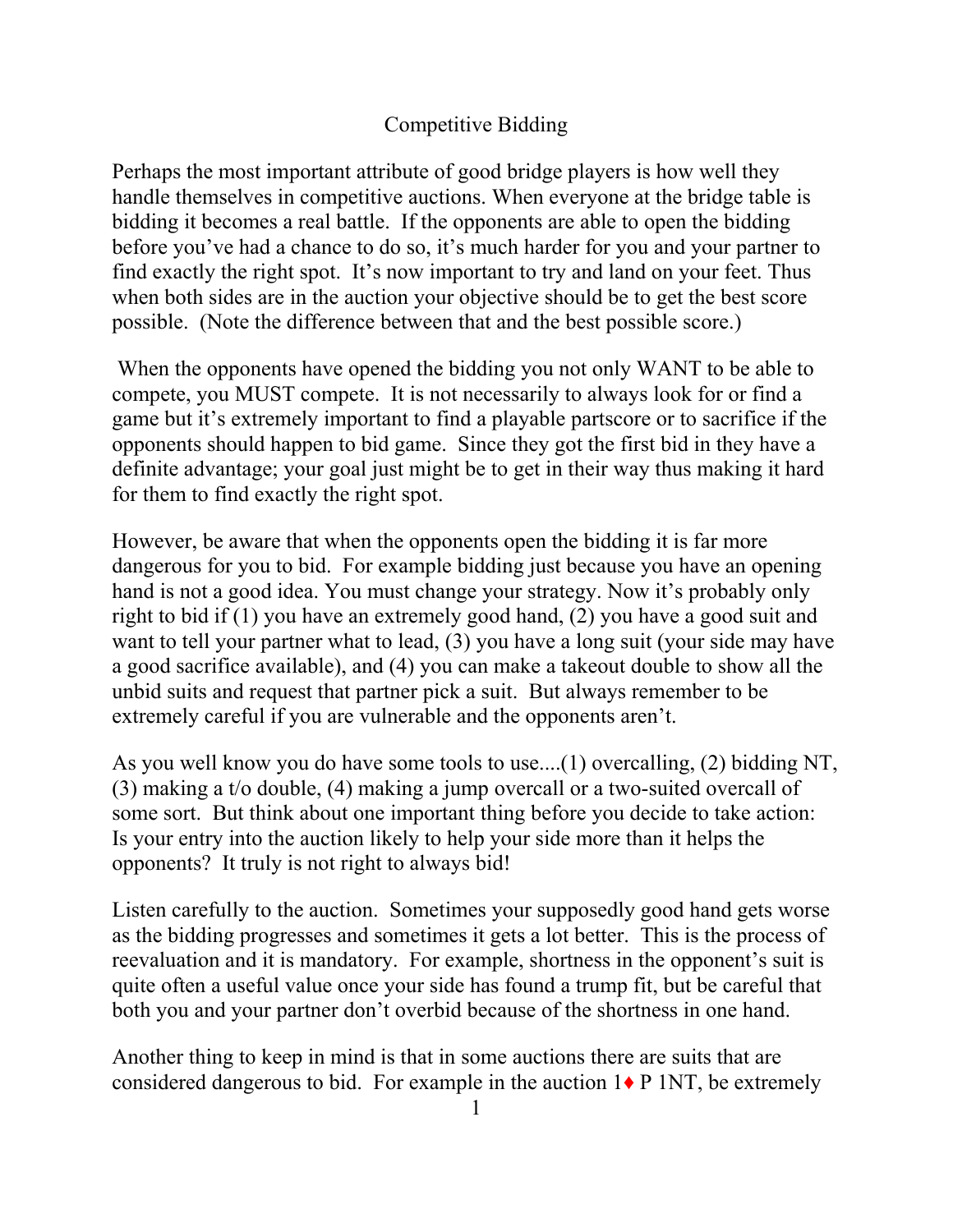careful before bidding  $2\clubsuit$ . Similarly, after  $1\spadesuit$  by partner,  $2\spadesuit$  by your RHO, the major suits are dangerous if the opponents are playing Michaels Cuebids.

In competitive auctions you will not always be able to obtain a plus score. Often a small minus score will suffice. It is usually better to lose 50 or 100 points instead letting the opponents make 110 or 140. The Law of Total Tricks is a good guideline for when to bid and when to pass in a competitive auction. This very basic rule is that *in a competitive auction it is okay to bid to the level equal to your combined number of trumps.* If you are not familiar with this fundament law, it might be wise to read Larry's Cohen book on the subject.

One of the simplest guidelines for competitive bidding is to (1) never let the opponents rest comfortably in the spot they wish to play in. If they think it's good for them, then it must be not good for you. Other competitive bidding rules include:

(2) Since finding a good fit is so important in a competitive auction, until a fit is found, any new-suit bid usually promises a 5-card suit and at least 8-9+ HCP's at the one level and  $10+$  at the two level. (With considerably emphasis on the  $+$ 's)

(3) Any notrump bid promises a stopper in the suit the opponents bid.

(4) Game is not your primary concern in a competitive auction but occasionally you would like to invite game. Since jump bids in competitive auctions are generally preemptive, cuebids, redoubles, non-jump new-suit bids at the two level or higher and 2NT all indicate at least invitational values.

(5) Once both sides have found a fit, the question that now needs to be answered is: Should we let the opponents have the contract, should we bid one more, or should we perhaps make a penalty double? Your decision here should likely be based on your distribution: (a) If you have an 8-card fit, you should always bid at the 2-level over the opponents (thus  $2\spadesuit$  over  $2\spadesuit$ ) and (b) you should usually go the the 3-level with a 9-card fit.

For example: Starting with your RHO, 1♥ - 1♠ - 2♥ - 2♠ - 3♥ ? Should you pass or should you bid 3♠? The quick and easy answer is: (1) With only three card spade support (an 8-card fit) you should either pass or make a cooperative double, and (2) with four card support (a 9-card fit) you should bid 3♠. Of course all these actions assume that you do have SOME values.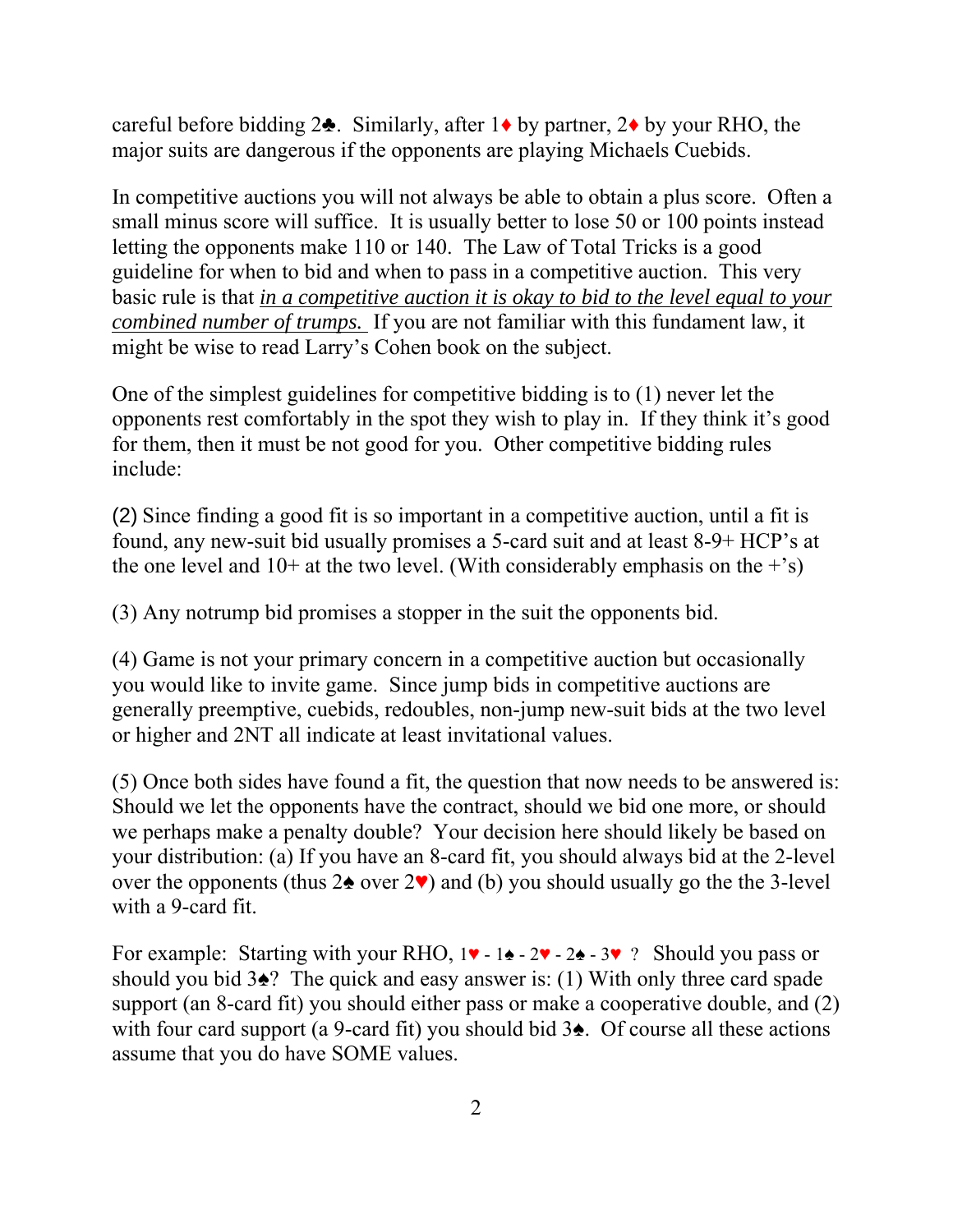Note: Competing to the 4-level is usually a bad idea. You should only make such a bid if you and your partner have a 9 or 10-card fit.

Balancing is an important part of competitive bidding. A *balance* is a bid which must be made to prevent the opponents from taking the contract. For example, after the sequence: 1♠ - Pass - 2♠ - Pass - Pass) ? this last person has a choice between passing (and hence letting the opponents play 2♠) and bidding (called balancing in this situation).

At matchpoints you should almost always balance over a contract of 1♠ or lower and you should usually balance over a contract of 2♠ or lower. In general, a bid made while balancing promises fewer points than a normal overcall. A good rule of thumb is that any bid you would make in the direct position can be made in the balancing position a King (or three points) lighter.

There are two more tools for competitive bidding that have to do with doubles. Both are slotted into a catch-all group of bids called competitive and/or action doubles. Competitive doubles, while dangerous in the hands of inexperienced players, can be very useful to the more knowledgeable player.

 Your opponents are bidding to keep you out of a game contract or perhaps simply to disrupt the communication between you and your partner. Their intervening overcalls make it difficult for you and your partner to exchange descriptive information about your hands. Thus the competitive double came to be. It allows you to: (1) invite your partner to bid game, (2) give your partner the chance to sign off in a partscore, or (3) simply pass for penalty.

| Perhaps an example will help: Auction: Pard Opp You Opp |                          |              |                |                |
|---------------------------------------------------------|--------------------------|--------------|----------------|----------------|
|                                                         |                          | $1$ V        | $2\clubsuit$ 2 | 3 <sub>o</sub> |
|                                                         |                          | <sub>p</sub> | P              |                |
| Your hand is                                            | $\triangle$ Jxxx         |              |                |                |
|                                                         | $\blacktriangledown$ Axx |              |                |                |
|                                                         | $\triangle$ Axxx         |              |                |                |
|                                                         | $\triangle$ XX           |              |                |                |

On this particular hand you do not know whether to pass or bid 3♥. Your partner has passed it around to you so one can assume that he does not have extra heart length or extra values......he/she wants you to make the next decision. This is where the competitive double comes into play. You have enough strength and some